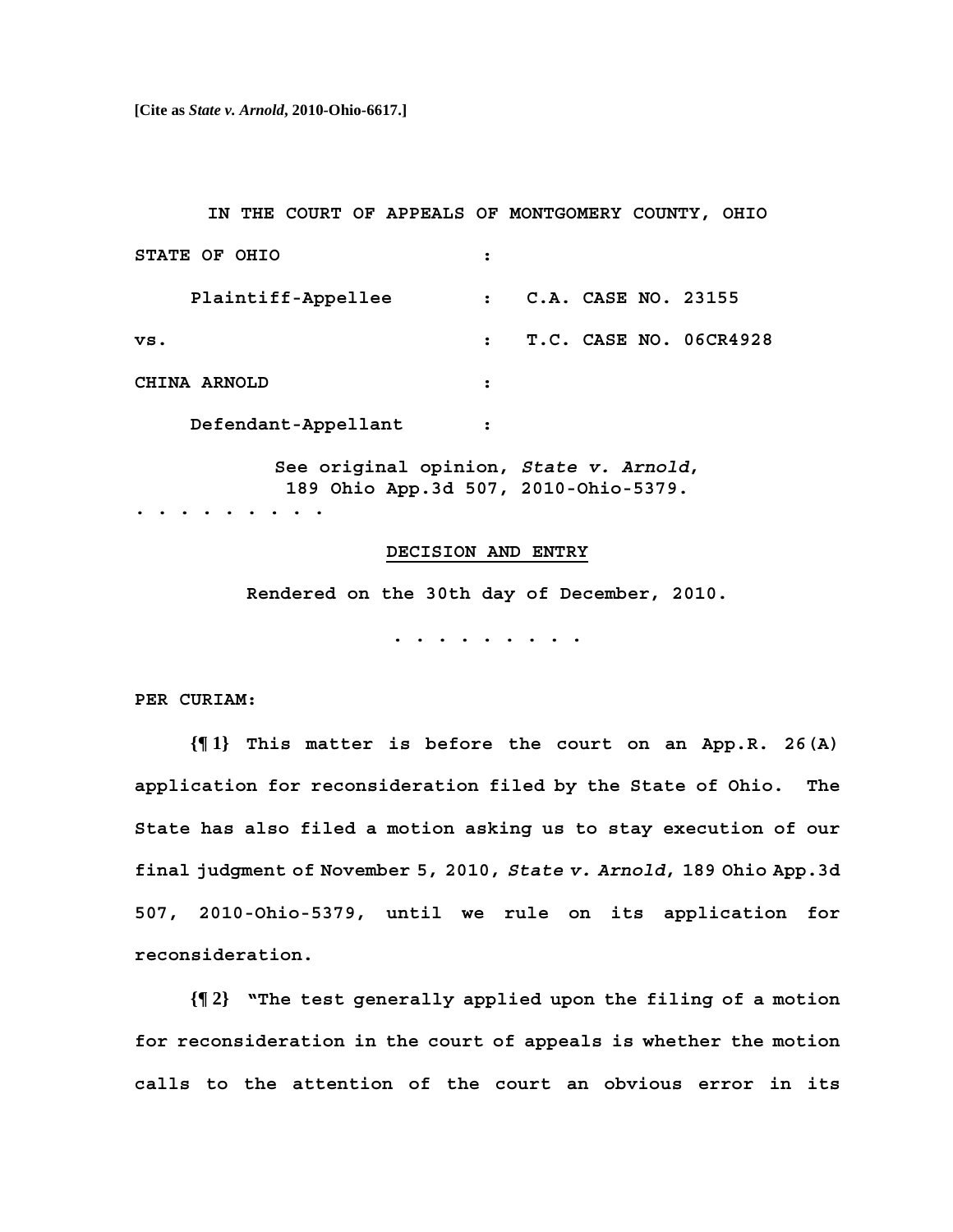**decision, or raises an issue for consideration that was either not considered at all or was not fully considered by the court when it should have been."** *City of Columbus v. Hodge* **(1987), 37 Ohio App.3d 68, paragraph one of the syllabus;** *Matthews v. Matthews* **(1981), 5 Ohio App.3d 140;** *State v. Black* **(1991), 78 Ohio App.3d 130. "An application for reconsideration is not designed for use in instances where a party simply disagrees with the conclusions reached and the logic used by an appellate court."**  *State v. Owens* **(1996), 112 Ohio App.3d 334, 336.** 

**{¶ 3} The State's application challenges two findings we made. First, that allowing the State to offer evidence of Linda Williams' video testimony at Defendant Arnold's second trial violated Defendant's constitutional right of confrontation, per** *Crawford v. Washington* **(2004), 541 U.S. 36, 124 S.Ct. 1354, 158 S.Ct. 177. Second, that the trial court abused its discretion when it granted the State's motion to exclude the testimony of a witness called by Defendant, Kyra Woods.** 

**{¶ 4} The State has attached materials to its application for reconsideration filed on November 12, 2010 that are not a part of the record of the trial proceeding. Defendant has likewise attached similar materials to its Response filed on November 22, 2010. Other materials are also attached to the State's Reply filed on November 29, 2010. Pursuant to the authority conferred on us**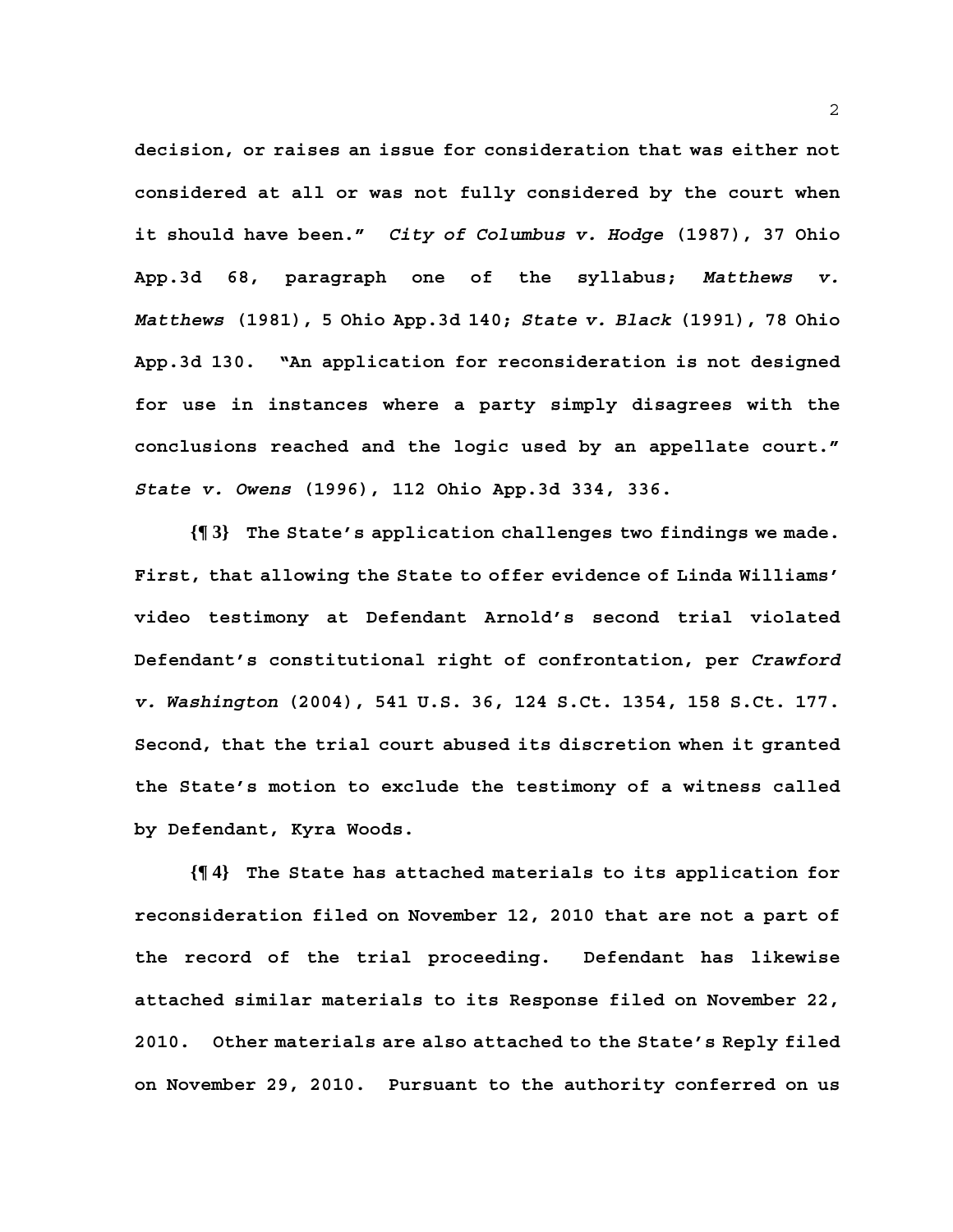**by App.R. 9(E), we order the record supplemented with those materials.1**

**{¶ 5} Regarding Linda Williams, the State does not challenge our application of** *Crawford* **to the State's failure to provide discovery. Instead, the State contends that our finding that it failed to provide Defendant with Linda Williams' address is "flat wrong." The State cites Dkt. No. 153 and Vol.I, pp. 11-12, of the transcript of Defendant's first trial.** 

**{¶ 6} Docket Number 153 is a written decision of the court filed on May 23, 2007 overruling Defendant's motions to avoid coercive practices during the mitigation phase of Defendant's trial and to require jurors to answer interrogatories regarding the manner in which they weigh aggravating circumstances and mitigating factors. It has no relation to the issues of discovery or the testimony of Linda Williams.** 

**{¶ 7} Vol. I, pp. 11-12 is a transcription of a conference in chambers on Thursday, January 31, 2008, prior to the testimony of Linda Williams. Defendant's attorney stated his understanding that the State intended to produce only two of six witnesses named on its witness list, "The one we were able to make contact with** 

**<sup>1</sup> Attached to the State's November 29, 2010 Reply are "Excerpted Transcript of Proceedings" from three in-chamber**  conferences held on January 29<sup>th</sup> and 30<sup>th</sup>, 2010. Citations in this **Decision and Entry to these excerpts will be as follows: "Excerpted Tr. \_\_\_."**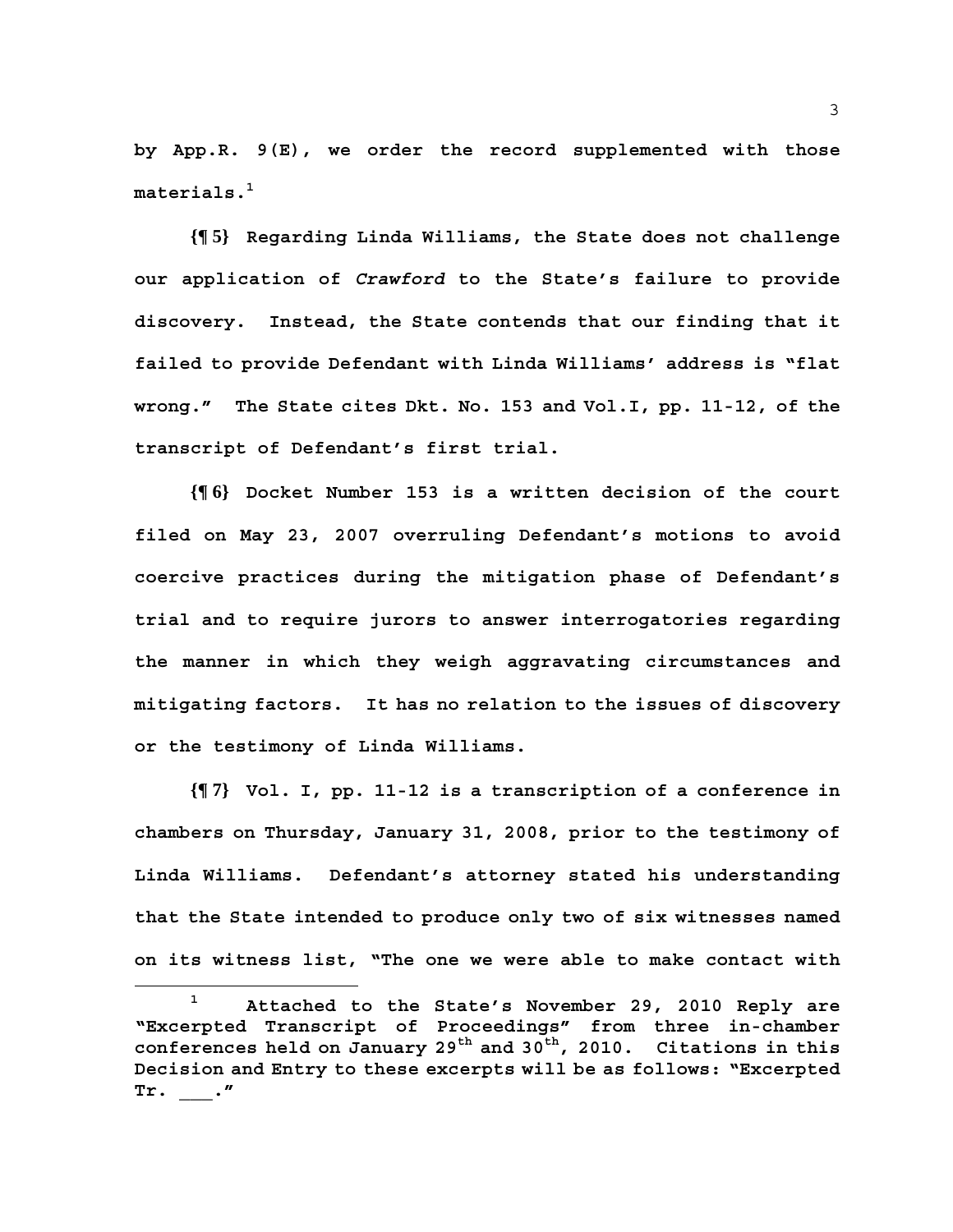**both last night through an investigator and this morning at the Prosecutor's Office. The second one, though, lives in Texas and won't be here, I've been told, until Monday. I would ask for a phone number so that I could call her."** 

**{¶ 8} It is undisputed that Defendant's attorneys interviewed Linda Williams in the Prosecutor's Office, for what the State later said was "several minutes," on the morning of the day Williams testified. The State contends that counsel's statement that his investigator had also interviewed Williams the night before demonstrates that we were "flat wrong" when we found that Defendant had no access to Williams until the interview on the morning of trial, and that the State's violation of its duty of discovery in that regard resulted in the later** *Crawford* **violation at the second trial.** 

**{¶ 9} Even if the State is correct concerning the investigator's interview of Williams the evening before, the significance of that fact must be weighed in relation to the discovery failure that occurred, and the resulting prejudice suffered by Defendant.** 

**{¶ 10} The State concedes that the prosecution team was aware as early as January 7, 2008, that Linda Williams' address was 76 Victor Avenue, in Dayton. (Transcript of November 5, 2008 Hearing on Defendant's Motion for New Trial, p. 560-61; State's Reply, p.**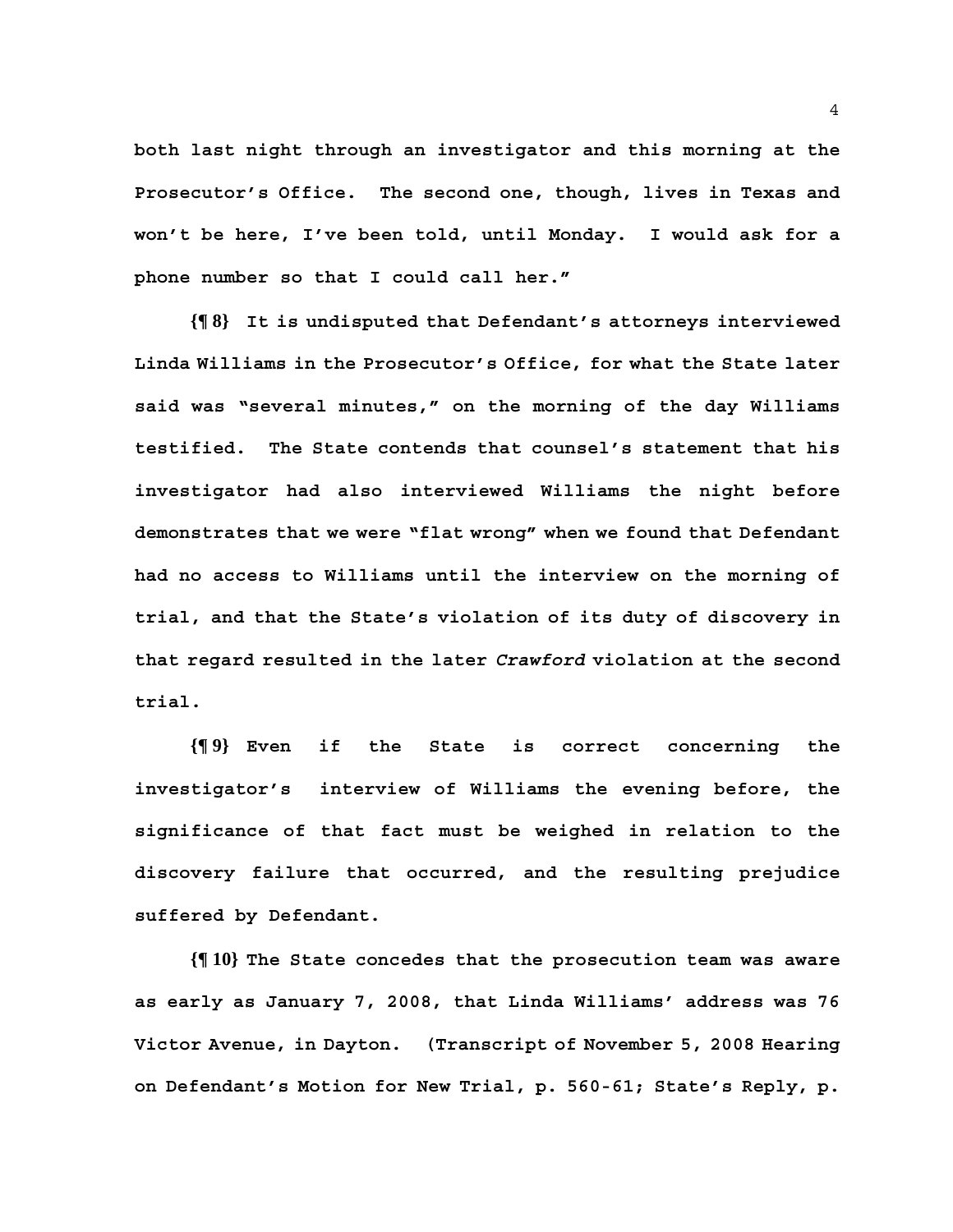**15.) On January 11, 2008, in response to Defendant's motion to compel, the court ordered the State to file "a true and accurate witness list with criminal records provided or the case shall be dismissed." (Dkt. 367). The State filed a memorandum on January 14, 2008, asking the court to withdraw its order, insisting that "[t]he State of Ohio has fully complied with its obligation of discovery" and agreed to provide witness addresses when the Defendant requested them. Nevertheless, on January 22, 2008, and again on January 25, 2008, as it had for many months before, the State responded to Defendant's repeated discovery requests and the court's orders compelling discovery with written statements that Linda Williams' address was "c/o Mike Galbraith, Dayton Police Department, 335 West Third Street, Dayton, OH 45402," which is the headquarters of the Dayton Police Department. (Dkt. 396, 440; Excerpted Tr. 8.)** 

**{¶ 11} The trial was scheduled to commence on the morning of Monday, January 28, 2008. On the preceding Saturday, January 26, 2008, at about 3:15 p.m., the State sent a fax communication to the offices of Defendant's attorneys, stating that Linda Williams' address was 76 Victor Avenue. (Excerpted Transcript, 10-13.) Defendant's counsel stated that they did not discover that fax communication until they arrived at their office on the morning of Monday, January 28, 2008, the first day of trial. (Response**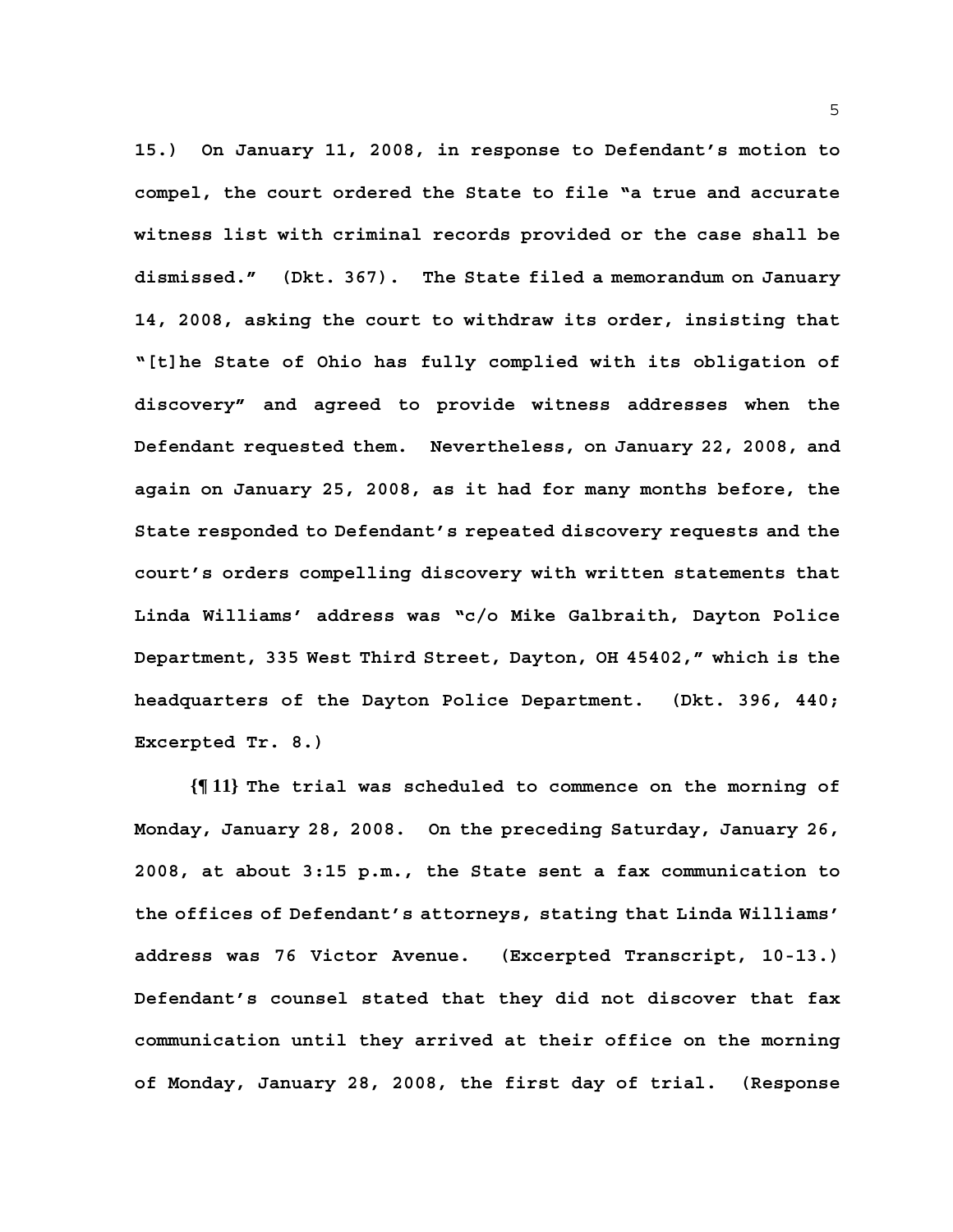**to Appellee's Application for Reconsideration and Stay, p. 7, citing Appellee's Amended Brief, p. 50.)** 

**{¶ 12} Linda Williams was scheduled to testify, and did testify, on Thursday, January 31, 2008. Even if Defendant's counsel had Williams' address on the morning of Monday, January 28, 2008, their ability to make use of it was curtailed by events. Donald Otto, the prosecutor's investigator, had removed Williams from her home at 76 Victor Avenue on the evening of Sunday, January 27, 2008, and took Williams to a hospital for treatment of injuries her boyfriend had inflicted. After that treatment, Otto took Williams to a Doubletree Hotel for her own safety.** 

**{¶ 13} Williams went to the Prosecutor's Office the following morning, Monday, January 28, 2008. Because Williams needed further medical attention, due to her advanced pregnancy, Otto returned Williams to the hospital that same day. Williams was admitted to the hospital and was discharged on Tuesday, January 29, 2008. In her subsequent testimony on Defendant's motion for a new trial, Williams testified that she was at the Prosecutor's Office for three days prior to her testimony on January 31, 2008. (Transcript from November 3, 2008 Hearing on Defendant's Motion for a New Trial, p. 70-71.) Defendant's counsel were not made aware of that fact.** 

**{¶ 14} We do not question the propriety the State's conduct in**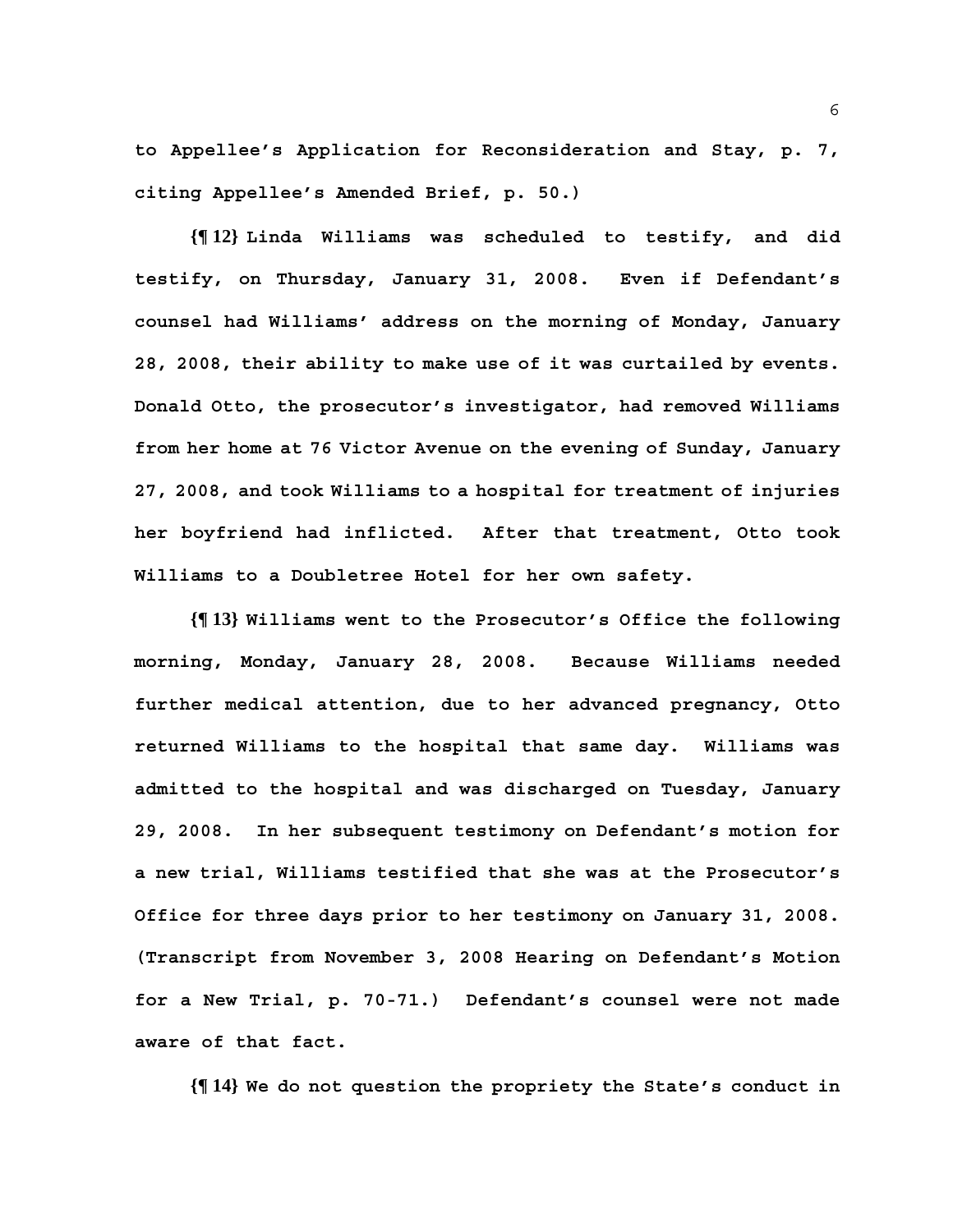**acting to protect Linda Williams' health and safety as it did. Nevertheless, during those times she was at a motel and in the hospital, and later while she was in the Prosecutor's Office waiting to testify, Williams was not at 76 Victor Avenue but was, effectively, in the State's care and custody. The State had a duty to make defense counsel aware of that fact, and it didn't.** 

**{¶ 15} This sequence of events, and the interview of Williams that Defendant's counsel was permitted to perform on the morning of Thursday, January 31, 2008, is significant in relation to the trial court's orders in response to Defendant's objections to the State's discovery failure and the State's misrepresentations to the court.** 

**{¶ 16} On Tuesday, January 29, 2008, at the end of the trial day, Defendant's counsel asked for a continuance of the trial in order to interview witnesses whose addresses he had only lately been provided. After hearing arguments from both sides, the court took that motion under advisement. (Excerpted Tr. 9.)** 

**{¶ 17} The following morning, Wednesday, January 30, 2008, the court met with counsel to rule on Defendant's motion. In the course of that hearing, the court stated its understanding that the State's "position was that it had provided witness addresses to Defendant as soon as the (witnesses) addresses were known to them, they were supplied to the defense." (Excerpted Tr. 11, 18.)**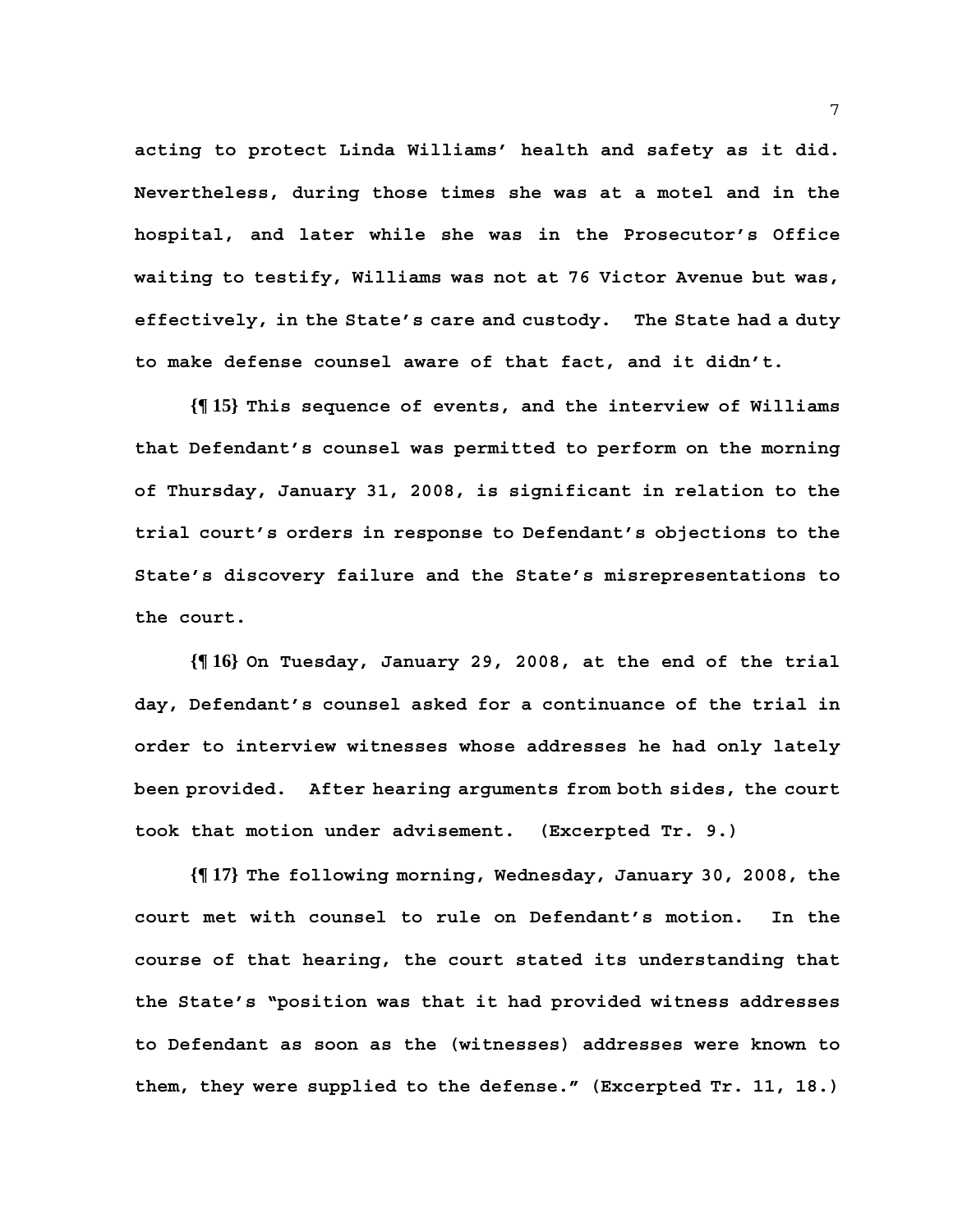**Assistant County Prosecutor Brandt replied, "You are correct with regard to our response." (Excerpted Tr. 11-12.) The court repeated its "understanding" that the State had provided addresses as soon as it had them. Neither Brandt nor Assistant County Prosecutor Franceschelli, who was also present, made an effort to correct the court's second statement.** 

**{¶ 18} As a result, and acting on its misunderstanding that the State had provided Linda Williams' address as soon as the State had that information, which was untrue, the court denied the continuance Defendant requested and ordered that, instead, the State must make Williams and other witnesses available for interview by defense counsel prior to their testimony. Defendant's counsel objected to that denial of his motion. (Excerpted Tr. 16-18.) The limited interview of Linda Williams on the morning of the following day, Thursday, January 31, 2008, was a product of the court's order of the preceding day.** 

**{¶ 19} The State in its application puts great emphasis on the trial court's resolution of Defendant's discovery objection and related motion for a continuance. Yet, the record demonstrates that the court was operating under a misapprehension, created by the State, that the State had promptly provided Linda Williams' address as soon as it had that information. The record demonstrates that the State knew of Linda Williams' address as**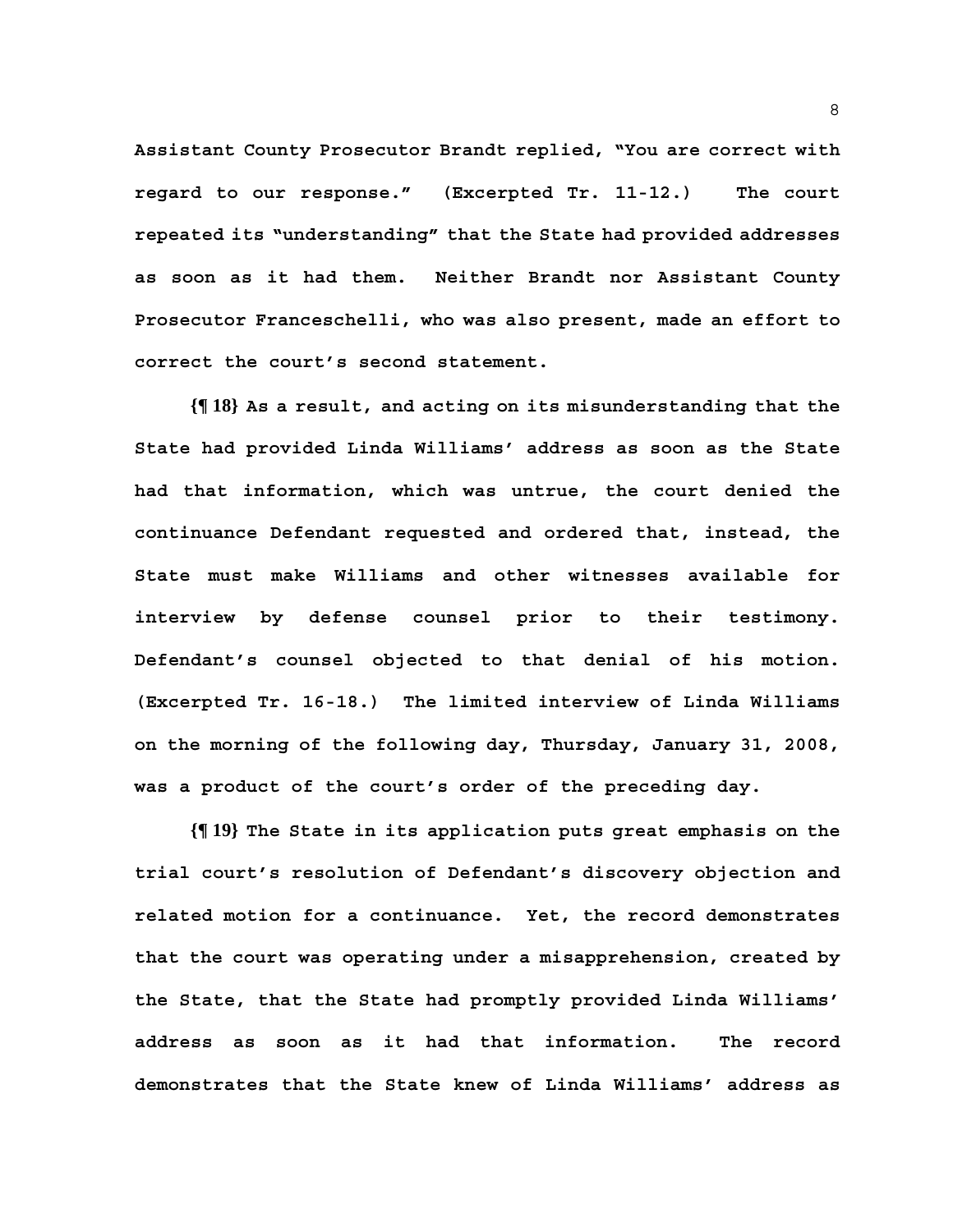**early as January 7, 2008, but didn't provide it to Defendant until January 26, 2008, on a Saturday afternoon, by fax. After that, when its investigator removed Williams to a hospital and hotel on the evening of Sunday, January 27, 2008, the State failed to reveal Williams' whereabouts to Defendant. The fact that Defendant's investigator was finally able to locate Williams the evening before she testified is of only marginal significance in relation to Defendant's need and request for discovery and the State's failure to provide it.** 

**{¶ 20} The State argues that, nevertheless, Defendant's counsel was satisfied with the court's resolution of the matter. That is belied by the record. Defendant's counsel, Attorney Rion, objected to it. (Excerpted Tr. 16-18.) Furthermore, his co-counsel, Attorney Lennen, argued that the State's conduct had prevented the defense from conducting interviews necessary to preparation of Defendant's case. (Excerpted Tr. 2.)** 

**{¶ 21} The State also argues that the limitation Defendant suffered with respect to the testimony of Linda Williams was nevertheless harmless. The State points to the testimony of two other jail inmates concerning a conversation in which Defendant Arnold, when the matter of her baby's death was mentioned, stated: "I didn't mean to do it." (Tr. 990-1023). We agree that the statement implicates Defendant in her child's death. However, her**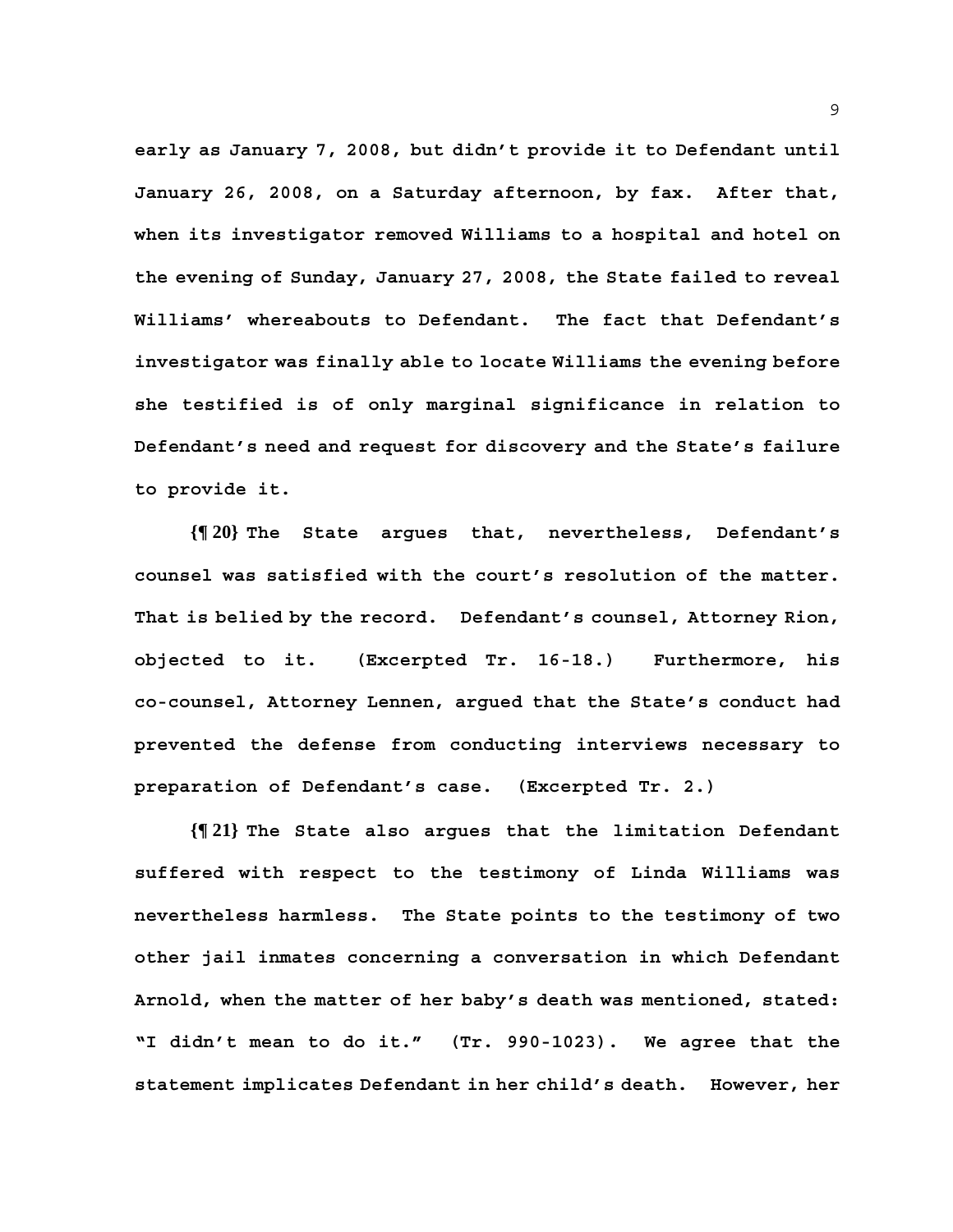**defense was negligence in not preventing someone else from killing her child. Linda Williams' testimony that Defendant admitted actually putting her infant in the microwave and turning it on directly contradicts her defense. It has a probative value different from the evidence of the other two witnesses mentioned.** 

**{¶ 22} Finally, the State argues that it nevertheless complied with the court's "open discovery" rule, Mont.Loc.R. 3.03(D)(2)(d), when it provided a copy of a police report of an interview with Linda Williams, in which she related the facts implicating Defendant in her baby's death to which Williams later testified. The report does not reflect Linda Williams' address. The report was attached to a letter dated January 9, 2008, which was two days after the State learned of Linda Williams' address. Yet, the State again failed to reveal that address. (January 9, 2008 letter from David M. Franceschelli to Jon Paul Rion, Esq., attached as Appendix B to Application for Reconsideration and Motion for Stay.)** 

**{¶ 23} Providing the police report of the interview of Linda Williams did not discharge the State's duty under Crim.R. 16 to provide Linda Williams' address, which is likewise a requirement of Mont.Loc.R. 3.03(D)(2)(d)(v.) Indeed, the State's attitude toward its duty of discovery is portrayed in its assertion that its compliance with the local rule is "voluntary." The local rule was adopted pursuant to Article IV, §5(B), of the Ohio**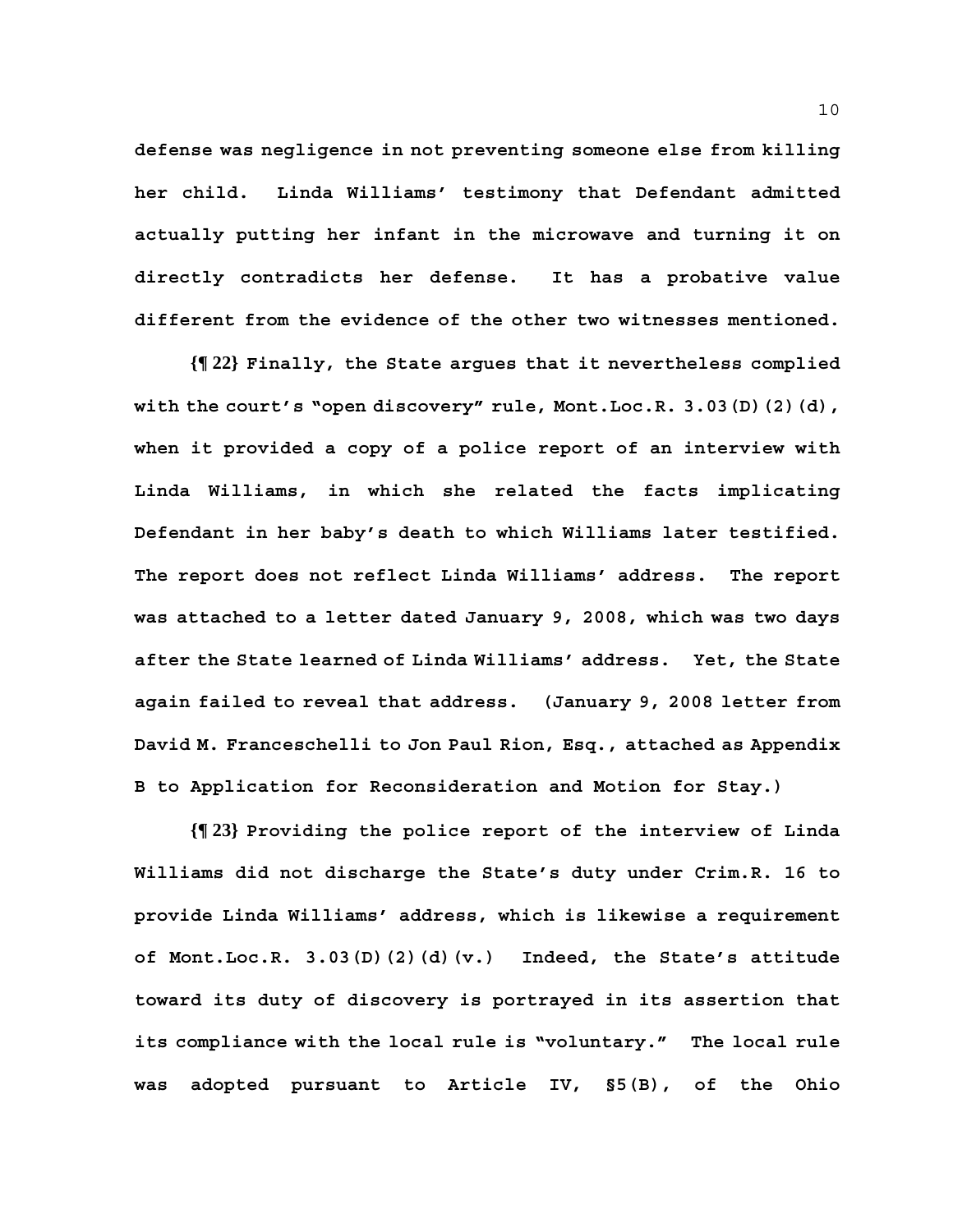**Constitution. Compliance by the State and defendants is mandatory, until the rule is judicially revoked or vacated, which has not happened. The State is not authorized to ignore the local rule, or Crim.R. 16, to suit its purposes.** 

**{¶ 24} We are not persuaded that we were wrong in concluding that the State failed to comply with its duty of discovery when it withheld the address of Linda Williams. The fact that the State finally provided it by fax on the Saturday afternoon before trial was to begin on the following Monday portrays a purposeful effort to prevent Defendant's effective use of that information, even when it was provided. The State furthermore permitted the court to act on a misapprehension, one created by the State, that the information had instead been provided promptly, leading the court to deny Defendant's request for a continuance in order to interview Williams and other witnesses before their testimony. As we stated in our Opinion of November 5, 2010, that impaired the opportunity for cross-examination of Williams Defendant was afforded, resulting in a** *Crawford* **violation when Williams' recorded testimony was subsequently introduced in evidence at Defendant's second trial.** 

**{¶ 25} We acknowledge that this was a high-profile trial that was hard fought by both sides. Our finding of misconduct on the part of the prosecutors should not be construed as approval of any**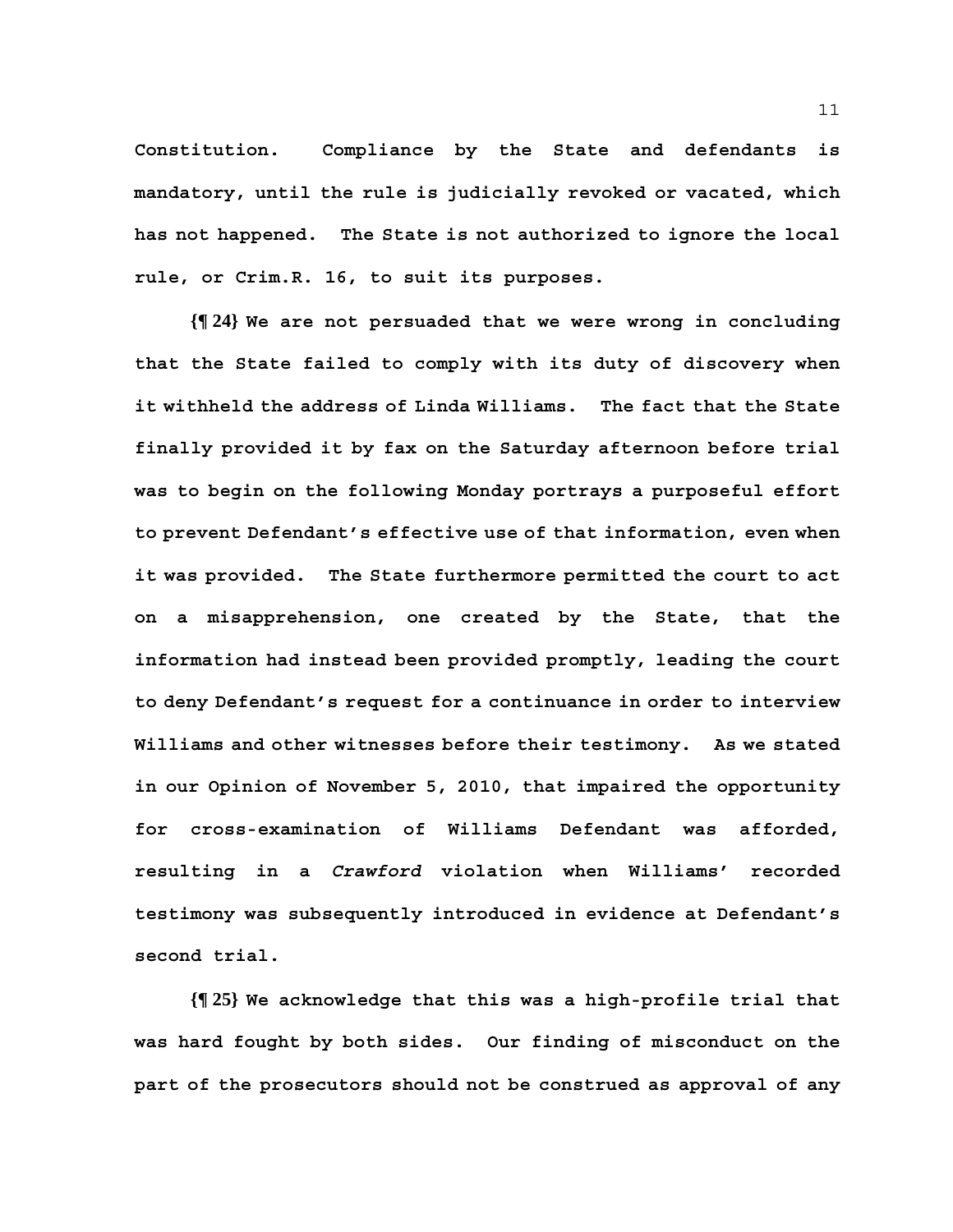**similar failures on the part of the defense team. Yet, different standards come into play. As Justice Frankfurter wrote, our system of criminal justice necessarily depends on "conscience and circumspection in prosecuting officers."** *United States v. Dotterweich* **(1943), 320 U.S. 277, 285, 64 S.Ct. 134, 88 L.Ed. 48. For that reason, while the prosecutor "may strike hard blows, he is not at liberty to strike foul ones."** *Berger v. United States* **(1935), 295 U.S. 78, 88, 55 S.Ct. 629, 79 L.Ed. 1314. The prosecutors violated that principle when they purposely withheld Linda Williams' address and whereabouts from defense counsel, and then misled the court concerning what they had done.** 

**{¶ 26} Regarding Kyra Woods, the State argues that we failed to state that exclusion of her proffered testimony was prejudicial to Defendant, and, in any event, that Woods' testimony would merely be cumulative to that of another witness, as the trial court found.** 

**{¶ 27} We found that the trial court abused its discretion when it excluded Kyra Woods' testimony, for reasons stated in our opinion. The issue, then, is not whether the error is prejudicial, but whether the error is harmless beyond a reasonable doubt.**  *Chapman v. California* **(1967), 386 U.S. 18, 87 S.Ct. 824, 17 L.Ed.2d 705. On this record, that standard is not satisfied. The State's contention that the court did not abuse its discretion is nothing more than a challenge to our logic in reaching the conclusion we**